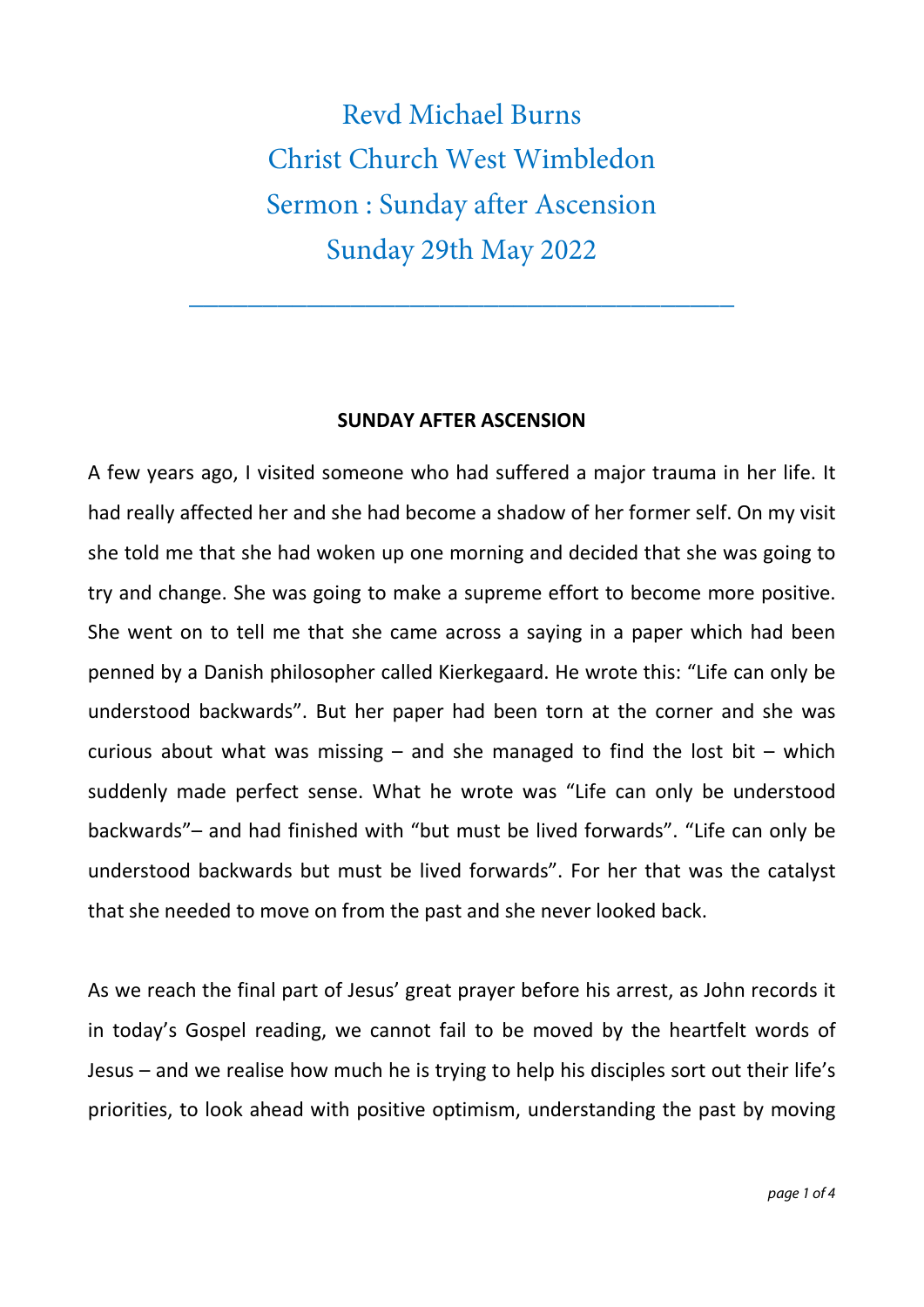forward. He was devoted to his companions, and longed for them to become bound to God and to one another as they had already begun to be when in his company. And then it dawns on us that **we** are the ones who have come to belief through the witness of the apostles; we become aware of past generations who have handed down the succession to us. It is why it is always good for a church when new members are prepared for confirmation, confirming the promises made on their behalf at their baptism but making these promises for themselves as they look forwards.

You don't need me to underline that there is a great air of excitement in the readings today and also because there is a clear realisation that we don't have to **wait** to start living this new Resurrection life, which Jesus promised. We can begin to change, **right now**.

In our reading from Acts, we see the effects of Pentecost (the feast we will celebrate next week), graphically described by Luke, the writer of Acts. It seems that Paul and Silas were at first content to let the slave girl direct people to the truth about them, but as it went on for days they must have found it getting to them. The imprisoning effect of this spirit on the poor girl must also have been increasingly obvious. Ironically it is for liberating someone that these friends are beaten black and blue and thrown into prison.

And what do they do there? They sit, bruised and bleeding in the painful shackles – and sing their hearts out, praising God. That is living the new life. That unquenchable, bubbling joy in real, lasting things is what other people notice. That night it changed the lives of the jailer and his entire family, and quite possibly some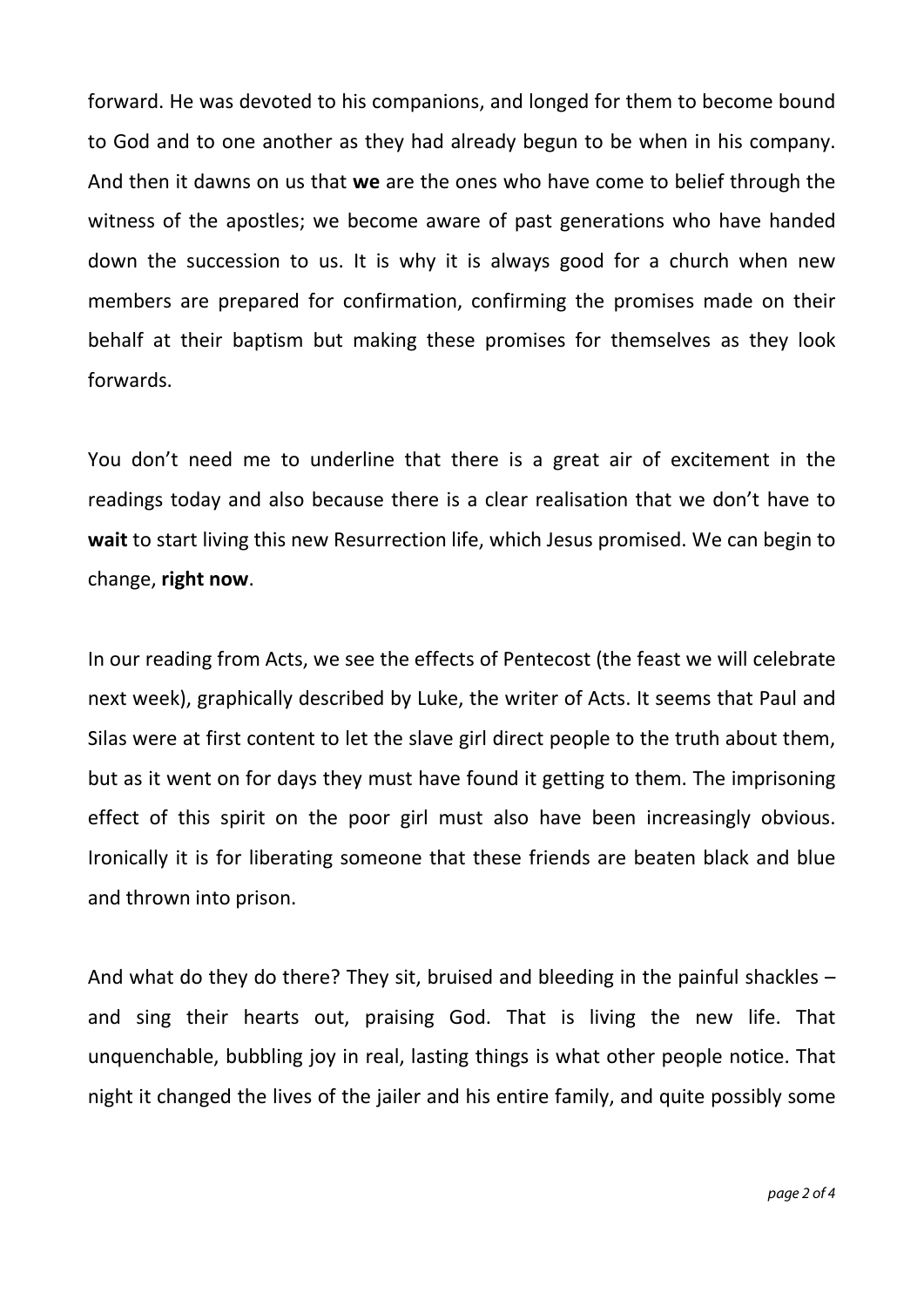of the other prisoners as well. They had discovered the reality of where their priorities should be placed.

Increasingly as we live our lives, we discover where our priorities really should lie. Talk to a young person facing exams – and they will (hopefully) tell you where their priorities are. Talk to a young couple, planning to get married, and they will find their priorities have changed. Talk to a couple who have a new baby – and their priorities have definitely changed – and so it goes on. All the time, as we encounter life-changing experiences in our lives, they can literally cause us to change our lives.

For many Christians, their lives will have been changed by an encounter with the risen and ascended Lord, whenever and however it may have happened. The disciples were changed by their experience – to the extent that they had to continue his work on earth. But it could so easily have all gone horribly wrong – for when Jesus ascended, everything was left in the hands of just 11 disciples.

What we have to realise is that the future of the church, the continuation of the Christian faith, now depends upon us. We cannot duck our responsibility and leave it to someone else. It has to be the priority for us as individuals and for us as a Church. We all have to be open and welcoming to those new to our Church. It cannot be left up to one or two individuals, or even worse, just to the Vicar. We all have the ability to encourage and this must be a priority.

Maybe we can each resolve today to get our priorities right as we celebrate the Ascension and look forward to celebrating again the feast of Pentecost, the birth of